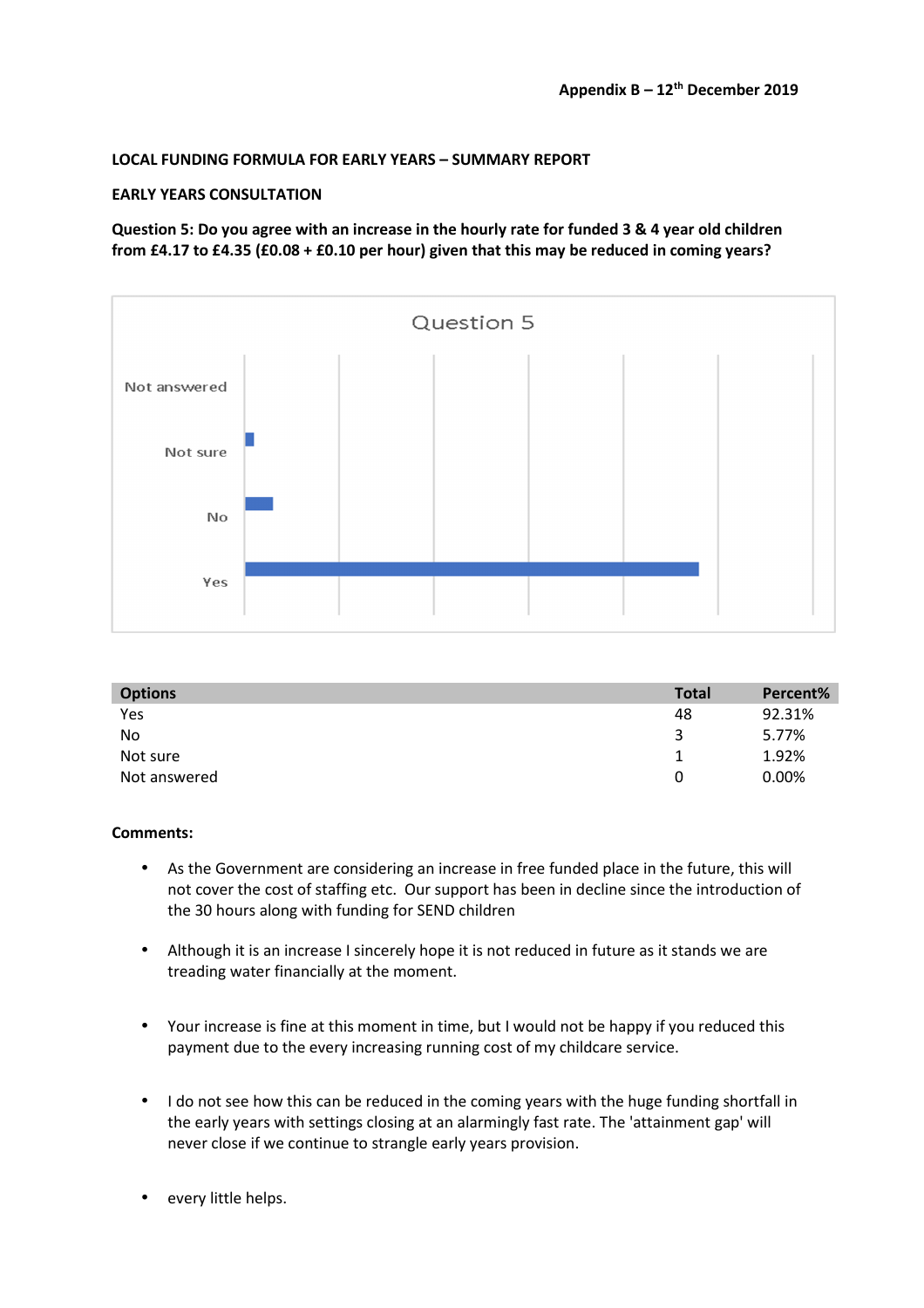- This rise in needed in early years to provide the spaces needed
- Consistent overhead increase means we need to ensure rises continue
- Agree with an increase, still do not think it's high enough and do not agree if it is going to be reduced. Once increased we will set our fees around this and work out how to get the short fall with increasing our meal costs and our wrap around sessions and non funded fee paying parents increase fees. So to then decrease in future will not help sustainability.
- This is a very welcome support to day nurseries struggling to meet the expectations of high quality care on the current hourly rate.
- it is greatly appreciated that the Early years sector is at last getting some recognition of the pressures
- I feel the rate should be around £7 plus in accordance to the daily running of day nurseries like meals, bills, daily childcare, activities, stationary, staffing cost has well has apprenticeships, pensions and national minimum wage rates and all other costs that make nurseries run properly and professionally
- The sector is on its knees and needs a higher funding increase to cover their overheads. Nurseries I'm deprived areas where they are needed the most are closing, because they cannot continue to juggle the ever increasing overheads, such as wages, pensions, rates and rent. PVI settings have to get a balance between private payers and funded children to bridge the gap. Surely this should not be the case. We are penalising the working parents by increasing our fees to cover the shortfall.
- However this would give me about £12 a day extra, in effect making very little difference!
- But if that gets reduced then budget planning becomes dangerously precarious and may create a situation where we would have too reduce hours offered .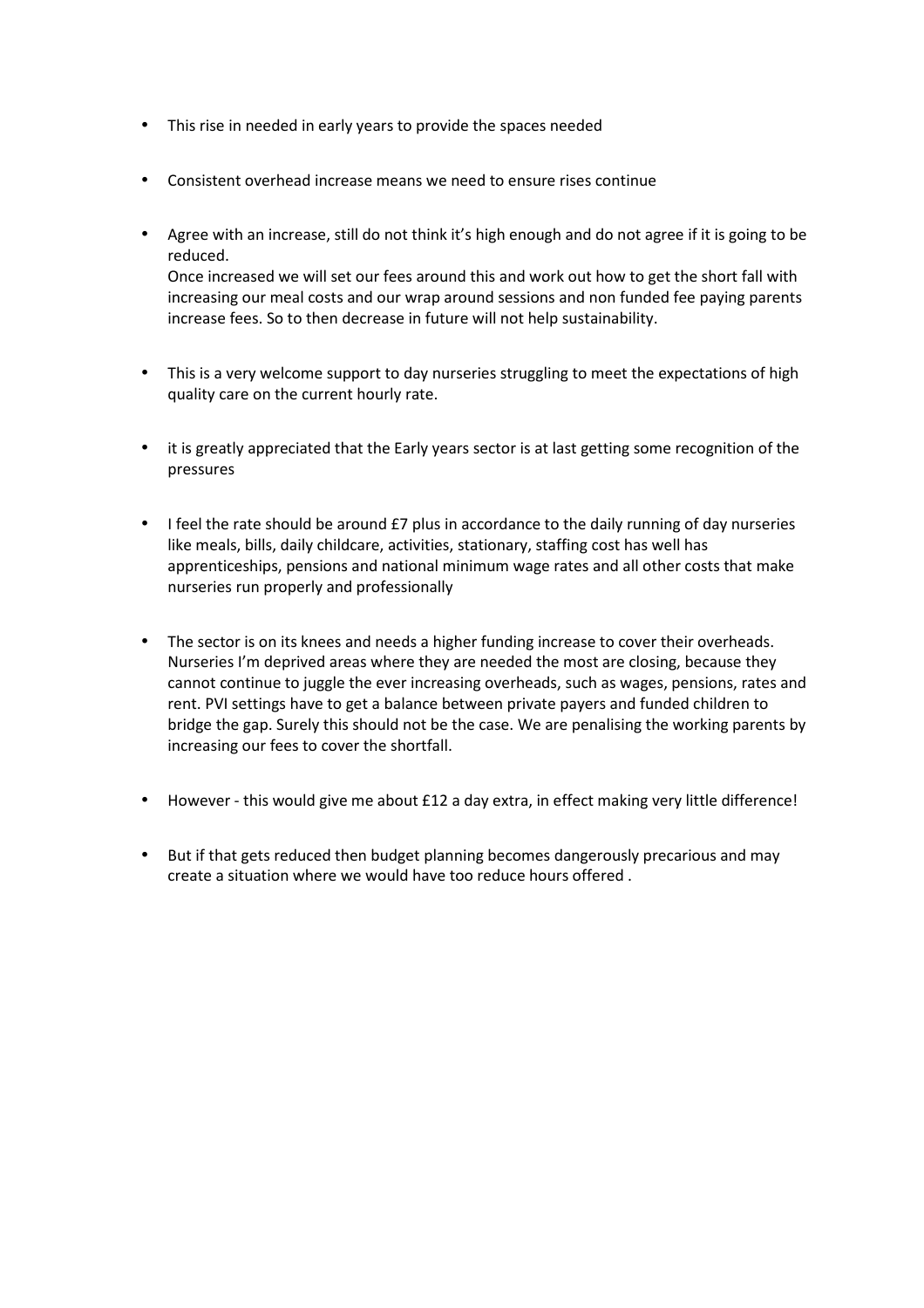**Question 6: Do you agree with the proposal to extend the existing criteria for the Deprivation Fund to include all 3 and 4 year old Looked After Children (LAC) as well as those identified as a Child in Need (CiN) and those on a Child Protection Plan (CPP)?** 



| <b>Total</b> | Percent% |
|--------------|----------|
| 45           | 86.54%   |
|              | 1.92%    |
| 5            | 9.62%    |
|              | 1.92%    |
|              |          |

- These children require additional care attention and time and this should be recognised with the amount of funding that you get per child. If not then this provision is at a cost to the setting.
- To ensure vulnerable children are supposed
- This will help settings that have children that meet this criteria but money from underspend???? Why this could not be given to the 3/4yr old children funding amount in first place. We are a small setting with lots of our 3/4yr olds claiming funding not meeting this criteria so we are struggling to get the difference in delivery cost and cost given by funding. So would rather a higher funded rate.
- I believe this should include two year funded children. I have a setting where we always have at least 4 of these children and sending out staff and time to write reports is a financial strain.
- But...If we only look at LAC, CiN and CPP then we are looking at putting sticking plasters in place. We need to be able to 'fund'/support children before they get to that point - if at that age they are already subject to a plan of any kind then they have already been failed. If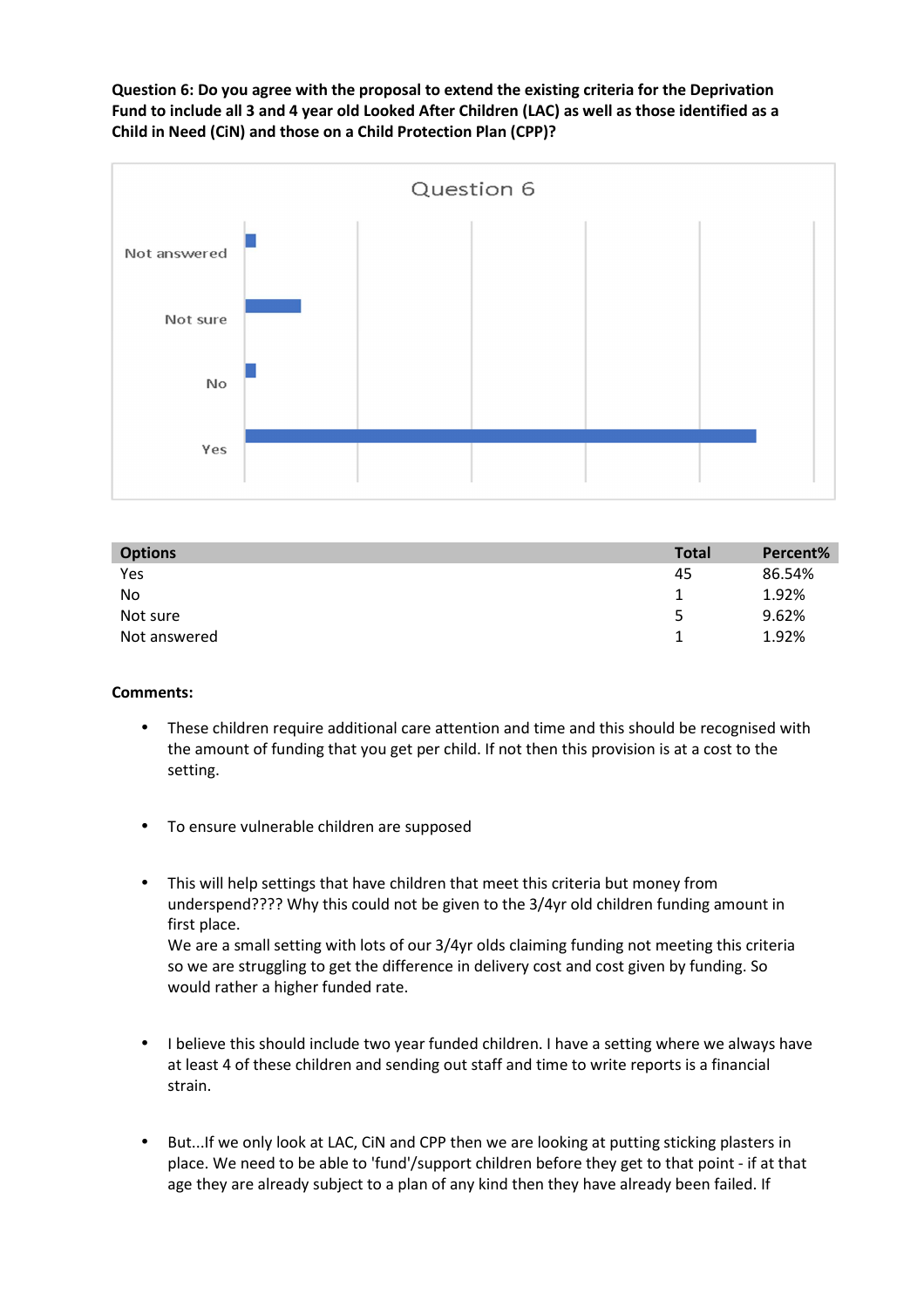funding can support when early signs are noted then, maybe, support can be put in earlier and save money later.

**Question 7: Do you agree with the proposal to extend the criteria of the Deprivation Fund to 3 & 4 year olds eligible for Early Years Pupil Premium at an hourly rate of £0.10 per hour?** 



| <b>Options</b> | <b>Total</b> | Percent% |
|----------------|--------------|----------|
| Yes            | 45           | 86.54%   |
| No             | 4            | 7.69%    |
| Not sure       | 3            | 5.77%    |
| Not answered   | 0            | 0.00%    |

- Too small of a rate
- This amount of money does not cover any costs that are needed to ensure that children from a deprived background get the additional support that they need. Settings are paying the extra ( were possible) to ensure the wellbeing of their staff, as this generation of children's needs can be more complex meaning lower ratios.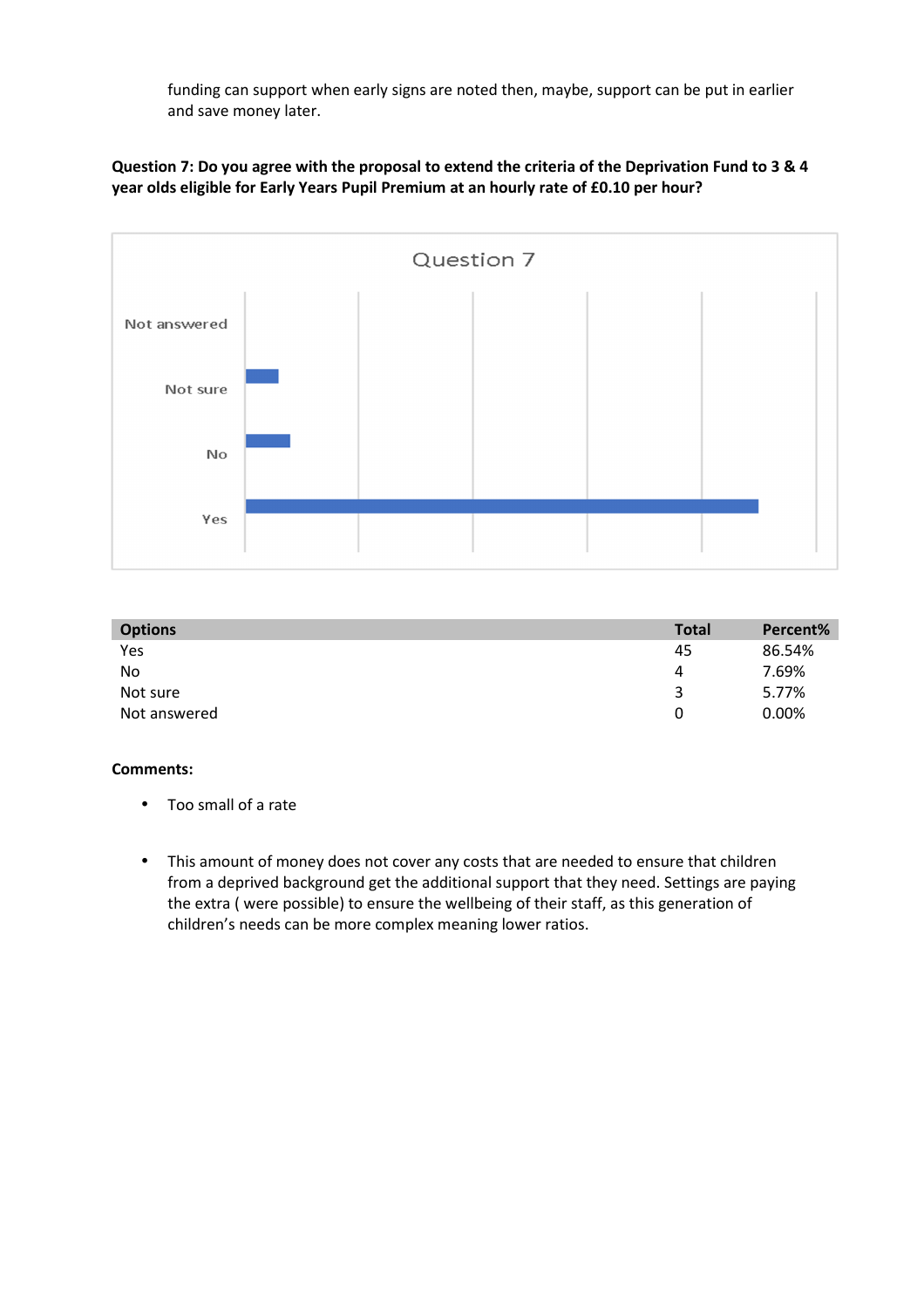**Question 8 : Do you agree to increase the hourly rate for all eligible 2 year olds from £5.23 to £5.31 to reflect the increased funding to be received by NCC?** 



| <b>Options</b> | <b>Total</b> | Percent% |
|----------------|--------------|----------|
| Yes            | 45           | 86.54%   |
| No             | 4            | 7.69%    |
| Not sure       | 3            | 5.77%    |
| Not answered   | 0            | $0.00\%$ |

- This does not cover the staff ratio and the considerable amount of extra work needed to care for these 2 year olds. Staffing has not been considered and lack of up take, the funding should be increased to all 3/4 year olds and 2 year funding scrapped.
- May have an effect on cost / sessions for parents.
- The existing rate isn't realistic and doesn't cover session prices
- To ensure vulnerable children are supposed
- Again from my previous comments above still not enough but any increase is welcome!
- Feel the rate should be around £7
- I believe that this money should be passed on to working families. There are lots of 2 year olds that do not access any day care meaning that this money is lost. I agree that in certain areas this is not the case but day nurseries are predominantly seeing a decrease in the 2year olds accessing settings.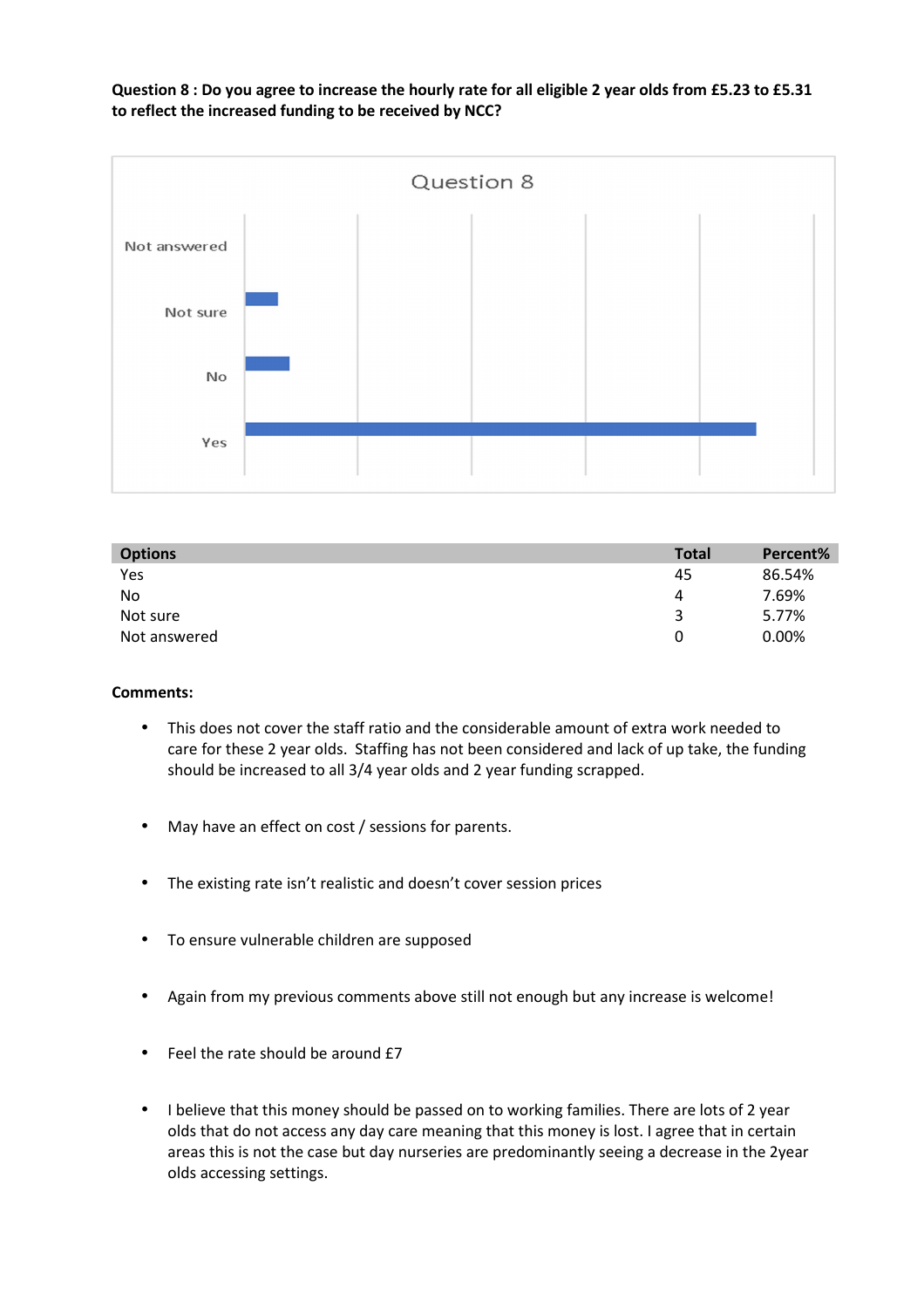**Question 9: Do you agree with the proposal to extend the existing criteria for the Deprivation Fund to include 2 year olds who are LAC/CIN/CPP? This would be funded from the forecast 3 & 4 year olds underspend.** 



| <b>Options</b> | <b>Total</b> | Percent% |
|----------------|--------------|----------|
| Yes            | 29           | 55.77%   |
| No             | 5            | 9.62%    |
| Not sure       |              | 13.46%   |
| Not answered   | 11           | 21.15%   |

### **Comments:**

- both are good reasons to support the 2 yr olds.
- This will help settings that have children that meet this criteria but money from underspend???? Why this could not be given to the 3/4yr old children funding amount in first place.

We are a small setting with lots of our 3/4yr olds claiming funding not meeting this criteria so we are struggling to get the difference in delivery cost and cost given by funding. So would rather a higher funded rate for these children rather than using their underspend else where.

• These children need more support so I think this is a good idea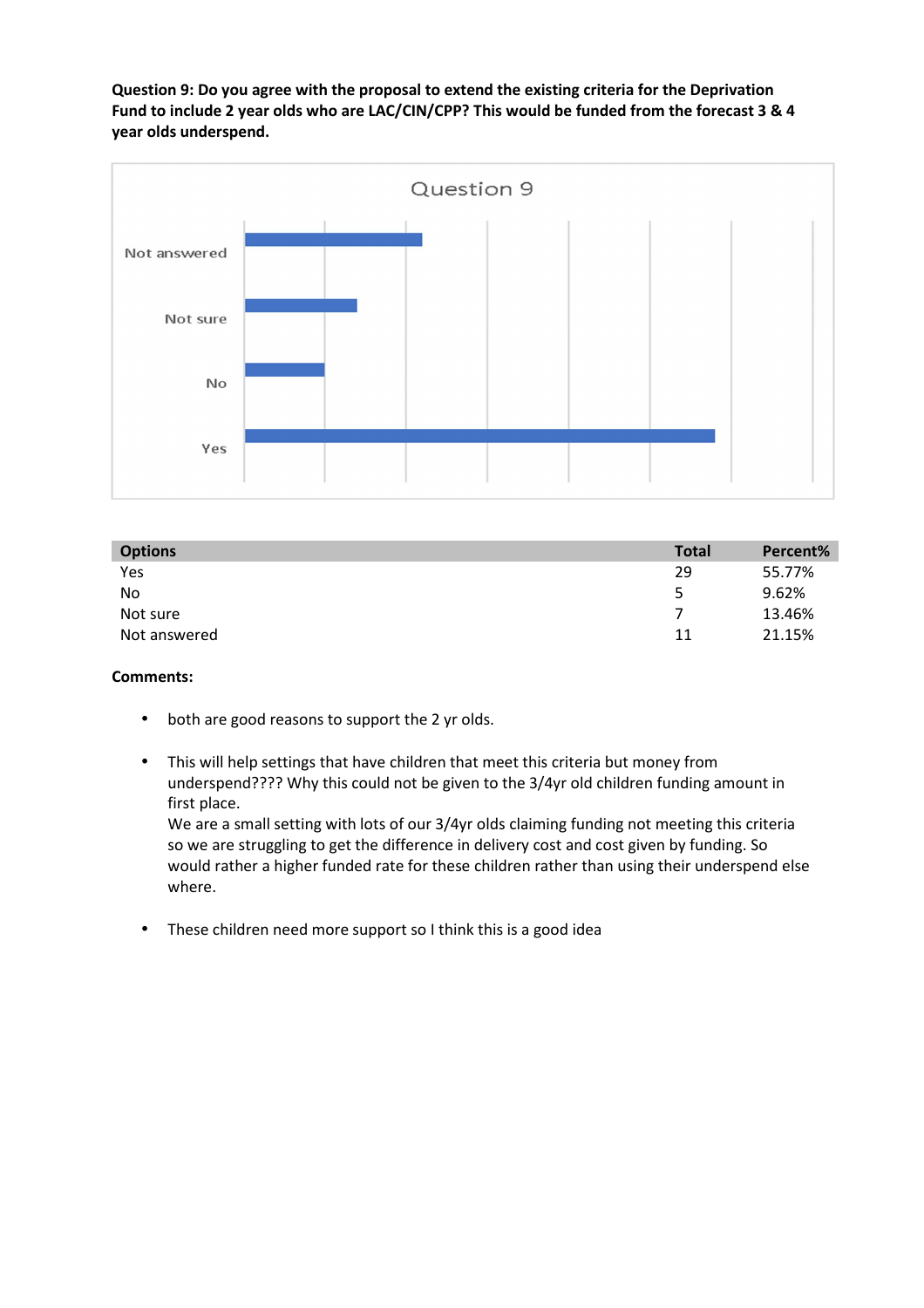**Question 10: Do you agree to increase the hourly rate for 2 year olds who are eligible for Free School Meals by a further £0.05? This would be funded from the forecast 3 & 4 year olds underspend.** 



| <b>Options</b> | <b>Total</b> | Percent% |
|----------------|--------------|----------|
| Yes            | 31           | 59.62%   |
| No             | 8            | 15.38%   |
| Not sure       | 5            | 9.62%    |
| Not answered   | 8            | 15.38%   |

## **Comments:**

- Feel this rate is too low
- There should be no underspend as this sector needs every penny. Surely this money could be used in other areas of the early years

### **Additional comments:**

- Just wanting to ensure the clear access schools have to special needs funding for children who are 2. This has not been mentioned in this consultation and I may just be behind the times as to whether this gap has been closed.
- Here at Walesby, we are having to constantly fund raise in order to keep our heads above water. This takes up the free time of our staff and relies heavily on the surrounding community to support us. The responsibility we hold as practitioners is massive and yet we can only afford to have all assistants on minimum wage. Any increase is of course welcome, but is not enough. Having worked for the last thirty two years in early years, I have seen great changes to the demands on staff both physically and emotionally to be able to react to situations regarding our children and families. We are experiencing more children with extra needs, be it social, emotional or educational. This all puts pressure on our hard working staff and their only reward is minimum wage. Perhaps it is time for local and national government to step into our shoes for a few weeks so that they are able to understand and appreciate how all early years practitioners live and breathe their work.
- I am grateful for the increase in funding, but feel that it's not enough to support settings, especially with minimum wage and pension contribution increases.